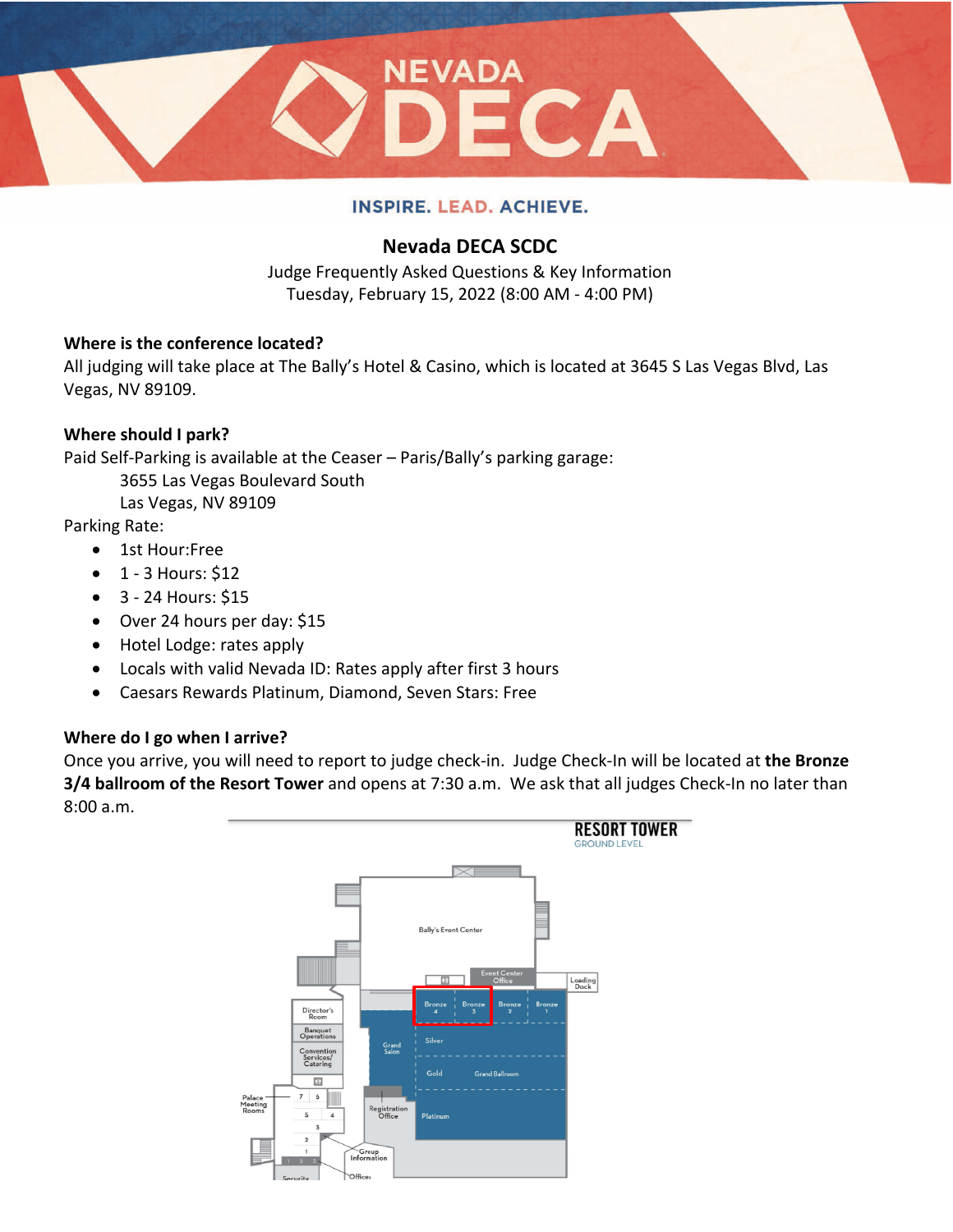$ECA$ 

NEVADA

## **What is the outline for the day?**

After you check in, you will attend a brief orientation in the Bronze 3/4 Ballroom. After the judge's orientation, you will be directed to the station where you will be judging. Competitive locations will be dispersed throughout the Bally's Hotel. You will be assigned a competitive event area upon arrival and will be directed to your location for the day accordingly.

## **What is the time commitment for judging?**

All judges are expected to stay for the entire day of judging (8:00 AM - 4:00 PM). Please do not depart without first checking with your event administrator to ensure that judging for your event has completed.

#### **Will food be provided?**

Yes, breakfast and lunch will both be provided. A light continental breakfast will be offered during the judge's orientation. Lunch will be served between 12:00 PM and 1:00 PM (according to your competitive event assignment) and will be the same room where you are judging. You will be released for lunch by your event administrator at the appropriate time.

## **How do I know what event I will be judging?**

You will learn of your assigned competitive event once you arrive at the conference. Please note that you will receive judge training during the judge orientation in the morning.

## **Who do I contact if I have questions during the day?**

Our on-site judge coordinator will meet you at check in. You will meet them at judge check-in. You can either contact the judge coordinator or the event administrator for your event if you need any assistance during the day.

## **Are there guidelines for my role as a judge?**

Yes, all judges will participate in the Judges Orientation that will take place immediately after check-in on Saturday morning. In addition to this we have put together "Volunteer Judge Guidelines" which are located at the end of this document. In addition to this training and information you will receive direct instruction on your assigned event from your event administrator.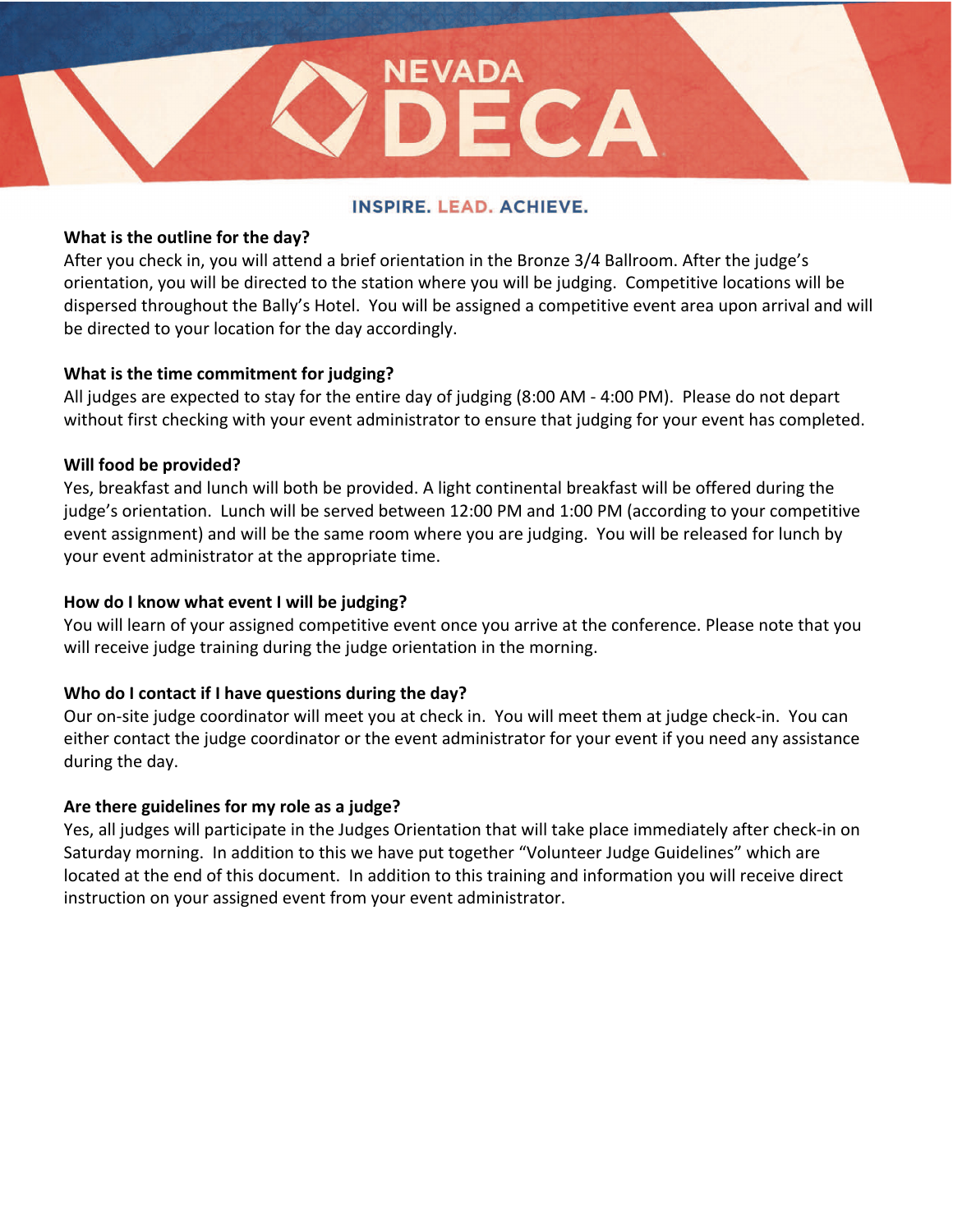ECA

NEVADA

# **IMPORTANT: COVID-19 PROTOCOLS**

Nevada DECA considers the health and safety of our students, advisors, judges, and business partners as our top priority. In cooperation with our hotel partners and in compliance with local and state guidelines and mandates, Nevada DECA will implement protective measures aimed at reducing the likelihood of spread of the novel coronavirus ("COVID-19") between attendees and others attending its events. These measures and protocols are designed to be consistent with current guidance from the U.S. Centers for Disease Control and Prevention ("CDC"), as well as state and local authorities. However, Nevada DECA cannot guarantee that event attendees will not be exposed to COVID-19 while participating in or attending its events.

All conference attendees (students, advisors, chaperones, judges, and business partners) will be required to sign a COVID-19 Acknowledgement and Personal Responsibility Policy which is located on the last page of this document. Please email a completed copy of the form to judge@nevadadeca.org. If the form is not received via email prior to the event it will need to be signed by each judge at judge check-in.

Nevada DECA will continue to monitor the COVID-19 status and remain in regular communication with our hotel partners. Our plans will continue to evolve as the hotel and local protocols change. Please note:

- Attendees must follow all state and local guidelines, as well as those set forth by the respective hotels hosting our conferences.
- All attendees will be required to observe the social distancing rules established by the venue and local authorities at the time of the event.
- All attendees will be asked to forgo handshakes (including at the start/end of competitive event presentations). While it has historically been our practice to encourage handshakes in the competitive event environment, in light of COVID-19 we are asking that there be no handshakes.
- All room sets will be based on the social distancing requirements at the time of the event.

Please visit the CDC site for recommendations on how to protect yourself against COVID-19: www.cdc.gov/coronavirus/2019-ncov/prevent-getting-sick/prevention.html

#### **Nevada Statewide Mask Mandate**

In compliance with the State of Nevada current guidelines. https://nvhealthresponse.nv.gov/current-statusmitigation-measures/

## **Protocols Specific to the Bally's Hotel & Casino:**

The Bally's Hotel & Casino specific COVID-19 updates and what to expect at the hotel: https://www.caesars.com/health-and-safety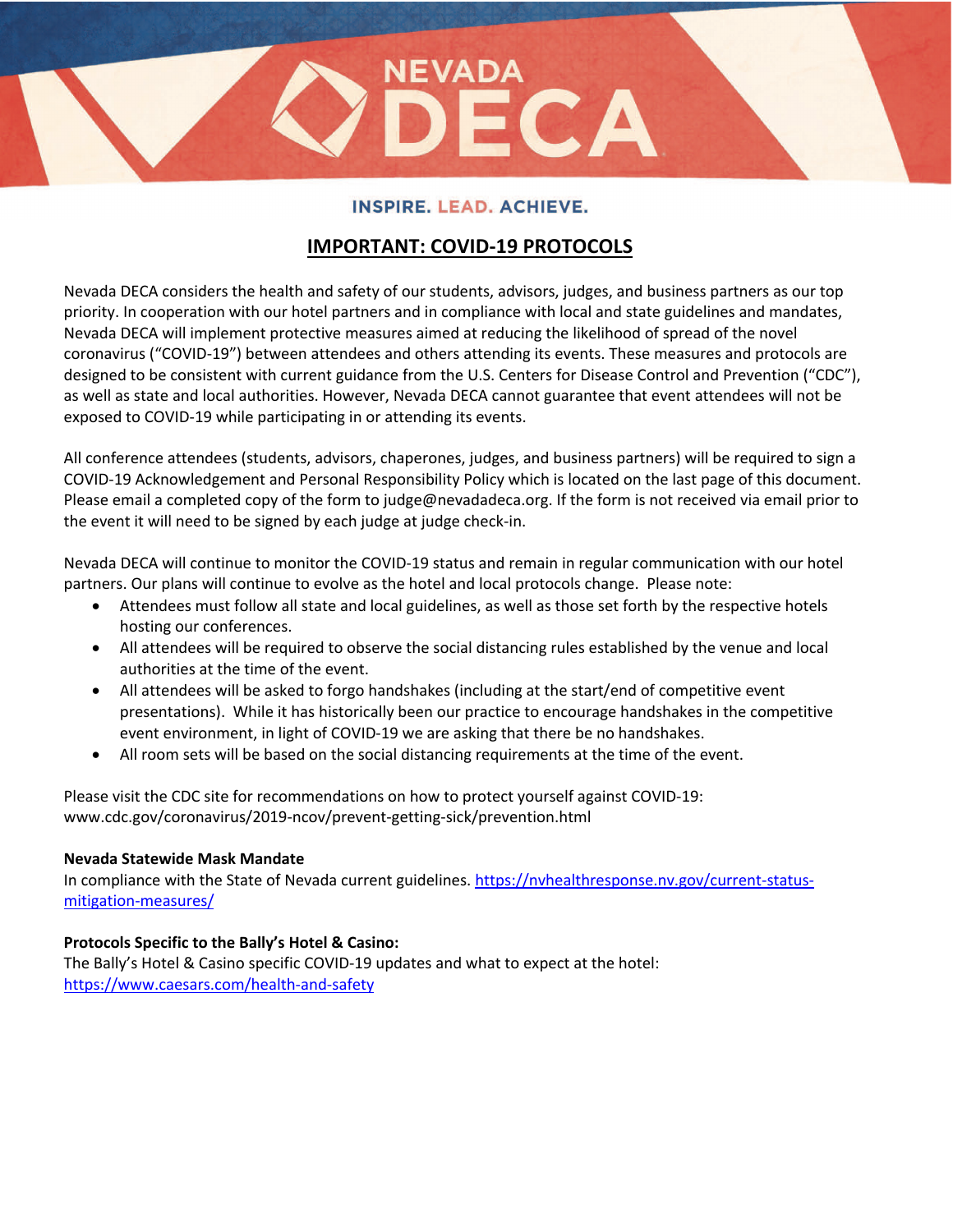ECA

NEVADA

#### **Competitive Event – Volunteer Judge Guide**

#### **Introduction :**

First and foremost, thank you for volunteering to serve as a competitive event judge for Nevada DECA. Because of your support and guidance we are able to better prepare our students to be college and career ready in an ever-changing economy and post-secondary landscape. We strive to work closely with our competitive event judges to ensure each volunteer is well prepared for his/her judging experience. To that end we have outlined several policies and procedures that govern our judging experience and that volunteer competition judges are expected to abide by:

#### **1. Promptness:**

With so many students and competitive events, the day of competition is a tightly packed schedule of student success. Please do your best to arrive at your scheduled volunteer shift with plenty of time to account for parking, traffic, etc so that you can be ready to and prepared to be impressed by the students in your assigned event. If you are running behind or unable to make it on the day of the event, please be sure to contact the on-site judge coordinator. Also, during competition times please abide by the time limits set for student presentations and do not go over time with questions/discussion or allow students to exceed their allotted time. Event administrators will oversee the competition timing and will notify you and the student when time has expired.

#### **2. Limit Screen Time:**

We understand that each volunteer judge is taking time out of their busy work and personal schedule to serve as a volunteer judge and we simply ask that you do your best to limit distractions (cell phones, laptops, etc.) during competitive event presentations. If you need to take a call or respond to an email or text we ask that you do so during a designated break or outside of the presentation room, but not in front of the students during their presentations.

#### **3. Empower Students:**

For many of our emerging student leaders, this may be one of their first professional experiences and we want to do our best to ensure their experience remains educational and empowers them to be successful in their desired career and educational paths. We know that to do this, it is necessary to provide age appropriate and constructive criticism as well as positive feedback. We ask that you help us in achieving this by keeping these goals in mind as you score the student presentations and provide written feedback on their score sheets.

#### **4. Remain Fair and Balanced:**

As a judge you may encounter a situation where you have a personal relationship with a student, a particular school, school district, etc., and we ask that you remain neutral and remove bias during your evaluation of students. If you are ever assigned to judge a student with whom you have a direct relationship (familial or otherwise) we ask that you request that the student be assigned to another judge to avoid potential conflicts of interest.

#### **5. Judging Procedures**

On the day of competition, there will be a variety of teachers and conference staff managing the competitive events. Please listen closely to their instructions and follow the rules and guidelines that they share. Our competitive events are carefully organized to abide by DECA's strict competitive event standards and it is important that all judges abide by these guidelines.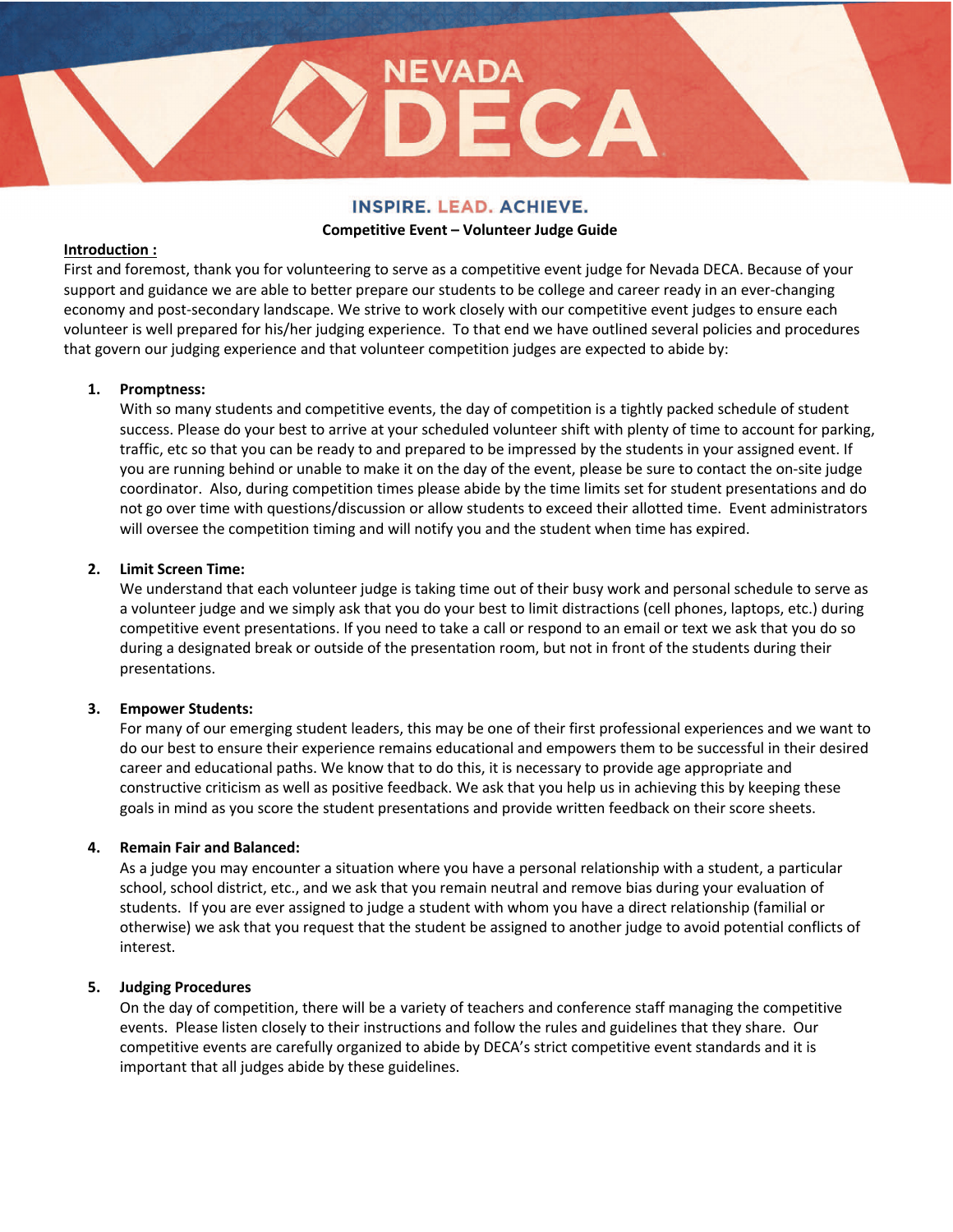# **Volunteer Judge Guidelines**

**NEVAD** 

#### **GENERAL INFO**

• Make sure your nametag is visible. Please turn off cell phones and pagers.

#### **STUDENT INTERACTION**

- The event guidelines for your event will indicate whether you or the student(s) should initiate the presentation.
- Play your role: Make sure you understand your "role". Please **be consistent with each participant** and **ensure an equitable competitive experience.**
- Please **do not interrupt students while they are presenting**. They only have a limited time to present their ideas.
- Please **always provide written feedback** for each student. Students will receive the score sheets and your feedback will give them direction for their growth. Please **be sensitive and constructive** – all competitors are students!
- Students come into this competition with a broad spectrum of experience levels. Some students may never have participated in anything like this before. **Help this be a positive experience for them**.
- For Series Events; **all competitors should be asked the same or similar questions**, even if they might have answered them already. For Written Events; **there are no pre-defined questions**. Please be mindful of this and plan accordingly as this helps the competition process remain fair and uniform.
- If you are assigned to an event where students participate in more than one presentation, please notify your event administrator if you have seen a particular student before. **You should not judge the same student twice**.
- For Series Events; **please collect any materials participants bring to the role-play**. They are allowed to create brochures, business cards, etc. during their prep time. They may not take materials or notes with them at the conclusion of their presentation.
- Concluding the presentation: Thank the student for their time and conclude. Please do not provide verbal feedback to the student(s) after the conclusion of the presentation. Only write feedback on the scoresheet.

#### **SCORING**

- Please **write clearly** and **double check the math** on each score sheet. It is critical that the total score at the bottom of every sheet clearly represents the accurate sum of scores for each area – and please fill in every field (no blanks) Legible judge sheets keep our scoring system running smoothly. This includes your initials – **please make sure we can identify your score sheets.**
- **Avoid "ties" in all instances**. It's important that each competitor's score is unique to help us determine overall winners. If two competitors' scores are equal, please use your memory and notes to identify the student that did slightly better and adjust their score accordingly to decide the winner.
- We recommend you **see 2-3 students and then take a quick break to adjust your scoring sheets, as needed**. Your scores should always match the order that you would rank all of the competitors, so be sure to always update your scores to keep them in the appropriate order (with no ties!).
- Our scoring system works best when judges assign scores in a consistent manner. If you are looking for a certain level of performance, please **score based on the same expectation for all competitors**.